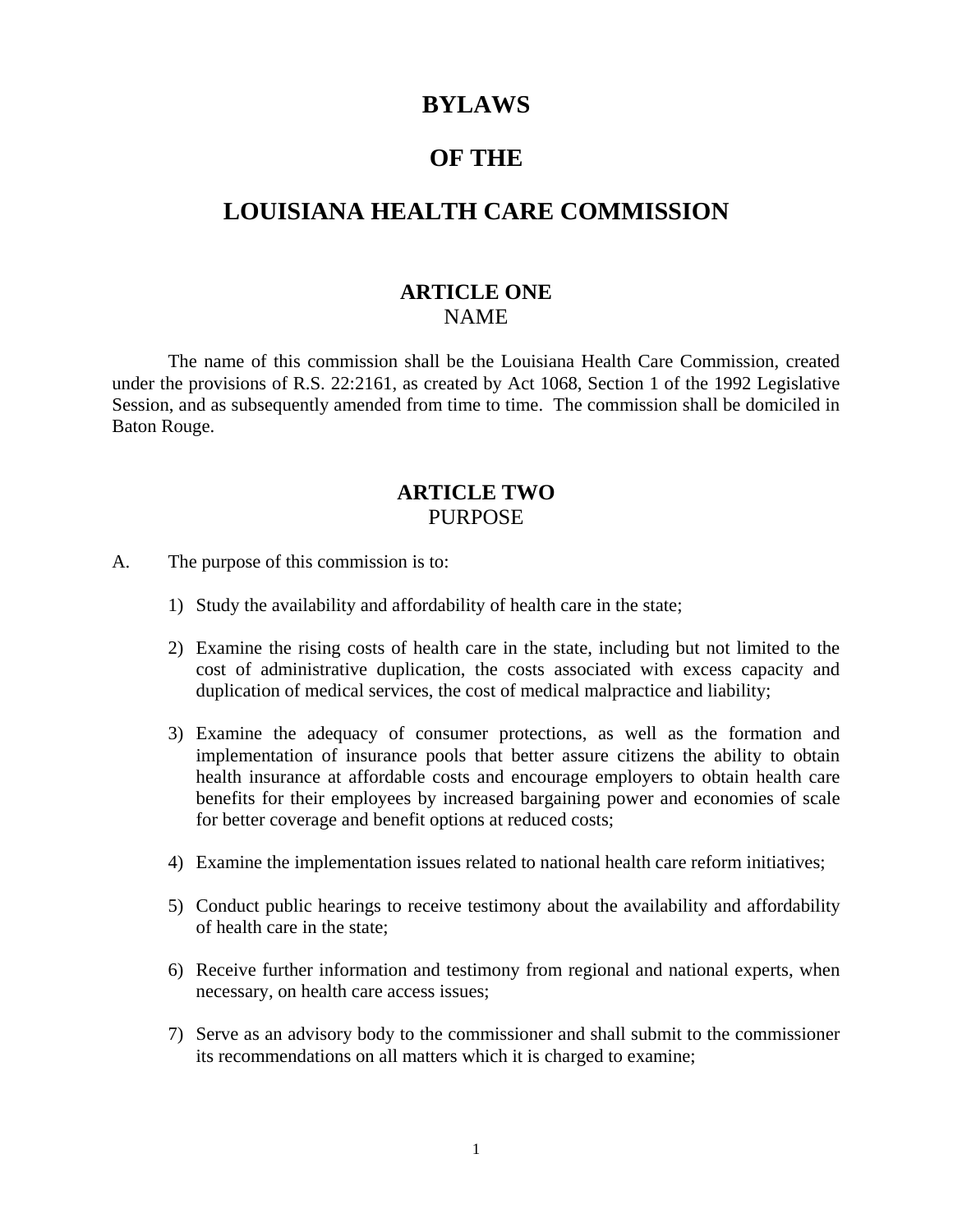8) Submit a yearly report on health care and health insurance, which takes into consideration the recommendations, actions and studies of the commission, to the legislature prior to each annual regular session.

# **ARTICLE THREE MEMBERS**

- A. Membership of the commission shall be comprised as follows:
	- 1) Three members appointed from a list of nominees submitted by the governing boards of state colleges and universities and by a dean from the business schools represented by the Louisiana Association of Independent Colleges and Universities;
	- 2) One member of the Senate Committee on Insurance appointed by the President of the Senate as an ex officio, nonvoting member;
	- 3) One member of the House Committee on Insurance appointed by the Speaker of the House of Representatives as an ex officio, nonvoting member;
	- 4) One member appointed by the secretary of the Department of Health and Hospitals;
	- 5) Five at-large members appointed by the Commissioner of Insurance;
	- 6) The Commissioner of Insurance or his designee, shall serve as ex officio;
	- 7) The remaining members shall be appointed by the Commissioner of Insurance from a list of nominees, one nominee to be submitted by each of the following:
		- (1) The Louisiana Insurers' Conference.
		- (2) Louisiana Association of Health Plans.
		- (3) America's Health Insurance Plans.
		- (4) A domestic mutual, nonprofit health service and indemnity company.
		- (5) Louisiana State Medical Society.
		- (6) Louisiana Association for Justice.
		- (7) Health Agents for America.
		- (8) Agenda for Children.
		- (9) Independent Insurance Agents & Brokers of Louisiana.
		- (10) AARP Louisiana.
		- (11) The National Federation of Independent Businesses.
		- (12) Repealed by Acts 2012, No. 271, §2.
		- (13) Louisiana Independent Pharmacies Association.
		- (14) AARP, the nominee of which shall be a volunteer representative.
		- (15) Louisiana Association of Business and Industry.
		- (16) Louisiana Health Plan.
		- (17) NAIFA Louisiana.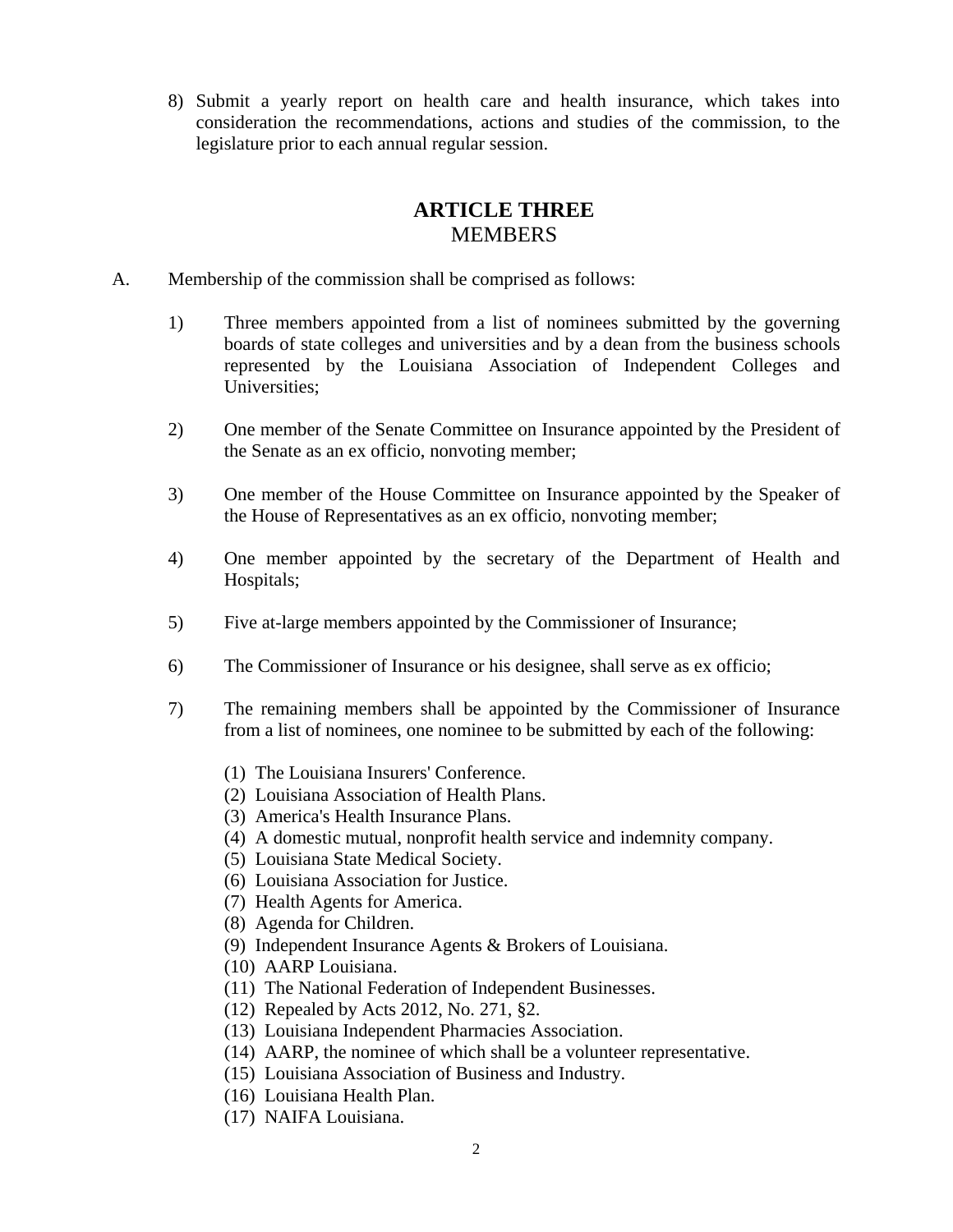- (18) League of Women Voters.
- (19) Louisiana Hospital Association.
- (20) Louisiana Primary Care Association.
- (21) Repealed by Acts 2014, No. 90, §2.
- (22) A domestic commercial health insurance issuer.
- (23) Chiropractic Association of Louisiana.
- (24) Louisiana AFL-CIO.
- (25) Louisiana Physical Therapy Association.
- (26) Louisiana State Nurses Association.
- (27) Louisiana Dental Association.
- (28) Louisiana Nursing Home Association.
- (29) Louisiana's Medicare Peer Review Organization as designated by the Health Care Financing Administration.
- (30) Louisiana Business Group on Health.
- (31) Louisiana Association of Health Underwriters.
- (32) Louisiana Psychological Association.
- (33) Optometry Association of Louisiana.
- (34) Repealed by Acts 2012, No. 271, §2.
- (35) National Medical Association.
- (36) National Association for the Advancement of Colored People.
- (37) Repealed by Acts 2012, No. 271, §2.
- (38) Louisiana Council on Human Relations.
- (39) National Dental Association.
- B. All members shall be confirmed by the Senate.
- C. The members of the commission shall serve without compensation.
- D. The members shall serve for a term of two years.
- E. Vacancies
	- 1) Vacancies in the offices of the members shall be filled in the same manner as the original appointments for the unexpired portion of the term of the office vacated.
	- 2) Any member who misses four (4) meetings in any given year or three (3) consecutive meetings shall be considered vacating that seat.
	- 3) Vacancy may be declared upon the resignation, death, incapacity, or nonqualification of a member.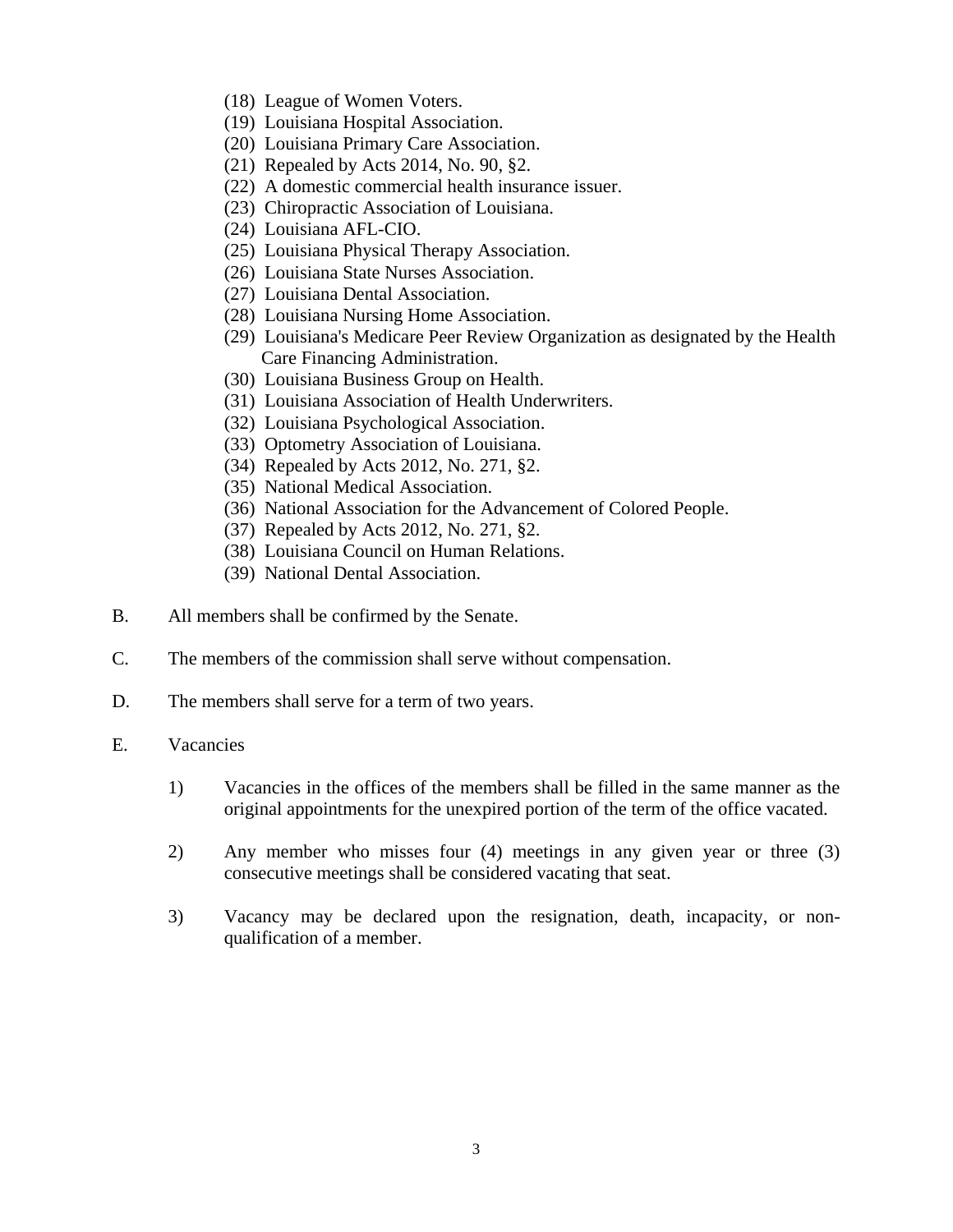# **ARTICLE FOUR OFFICERS**

- A. The Commissioner of Insurance shall appoint a chairman and vice-chairman.
- B. Term of office for chairman and vice-chairman is two years.

## **ARTICLE FIVE** EXECUTIVE COMMITTEE

- A. The function of the Executive Committee is to exercise the powers of the Commission which arise between regularly scheduled Commission meetings or when it is not practical or feasible for the Commission to meet.
- B. The Committee will consist of the Commission Chair, the Vice-Chair and three Commissioners representing the following groups: provider, insurer and consumer. Except for the Chair and Vice-Chair, members will serve **two year staggered terms**. Members will be selected by the chair.
- C. The Committee shall meet as necessary. A majority of the members shall constitute a quorum.
- D. Key Responsibilities
	- 1) Setting the agenda for commission meetings.
	- 2) Strategic Planning
	- 3) Performance Measures
	- 4) Proposing subcommittee assignments (including proposed Chairs) to the commission and coordination of the work of the subcommittees.
	- 5) Any emergency planning or implementation between regularly scheduled meetings.

# **ARTICLE SIX MEETINGS**

- A. A quorum for the transaction of business by the commission shall be 40 percent of the **filled** seats, **excluding the ex-officio members.**
- B. All official actions of the commission shall require the affirmative vote of a majority of the quorum.